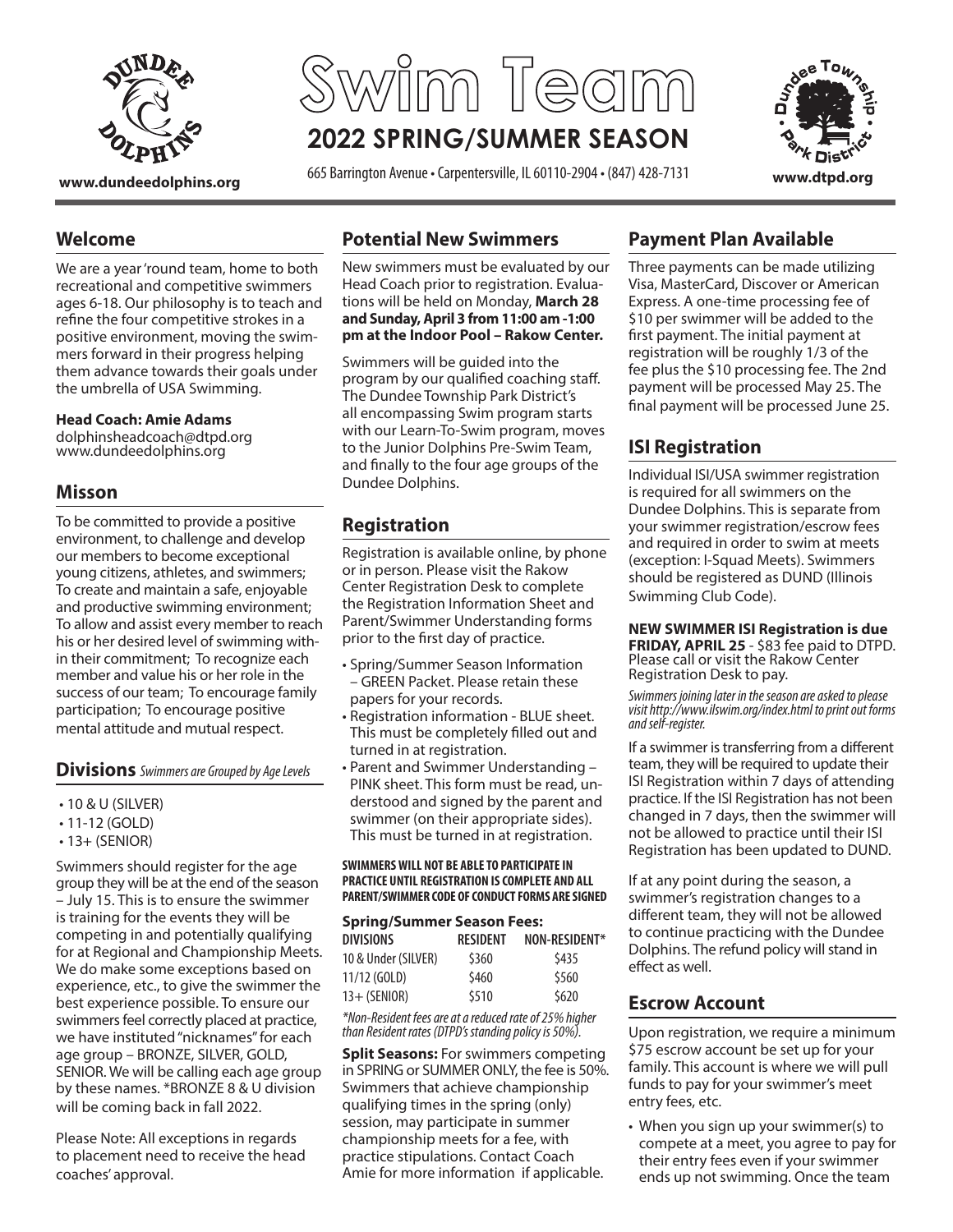is accepted to attend the invitational, all monies that have been paid to the host team are not refundable.

- A rolling balance will need to be maintained throughout the season. If the account reaches \$0, the swimmers under your account will be listed as "suspended." This means you will be unable to register/compete in future meets until the appropriate funds have been added to your account. At that time, the swimmers account will be switched back to "Active." *Please note: The swimmer still will be able to participate in practices while listed as "suspended" for financial reasons.*
- At the end of the season, you will have the option to roll over any remaining balance to the next season, or a refund can be issued. Your balance will be available for you to view/check for accuracy on our team website.

Contact Mike Eschenbach at Meschenbach@dtpd.org for questions related to Escrow/Registration.

#### **Swim Meets**

Our team will participate in swim meets, located both home and away. Typically, we try for about two meets/months, this includes I-Squad, Dual, Tri, Invitational, Conference and any qualifying level Championship meets. See meet schedule on the website www.dundeedolphins.org.

- Our swim program includes Regionals, Senior Championship & Age Group Champs.
- Zone Meets, Sectionals, etc. will be additional cost for qualifying swimmers.
- Participation in swim meets is up to the discretion of the family. Swimmers must sign up on the Dundee Dolphins website by the meet deadline.
- All transportation, lodging, etc. is each swimmer's family responsibility.
- Swimmers are expected to be at the meet on time for warmups and before positive check-in closes. Swimmers who arrive after positive check-in closes without notifying the head coach as advised will not be able to swim the meet per USA Swimming rules.
- Swimmers should see the coaching staff immediately after their race for feedback. Parents should encourage their children to do this as well.
- Relays: The coaching staff will determine the line up based on a swimmer's time, performance in practice and sportsmanship.
- Relay fees are split between all 4 swimmers participating. If a relay team is scratched due to a participant not

showing up or scratching, that swimmer shall incur ALL fees for the relay. The other swimmers will be reimbursed for the scratched relay. Every attempt will be made by our coaches to fill that relay spot.

- If you do not want to have your swimmer participate in relay events, you must inform the Head Coach prior to the close of registration of that particular meet.
- Parent Participation @ AWAY MEETS: Some meets require parent volunteers from visiting teams to serve as timers or officials (if certified). As soon as the Head Coach is informed that timers are needed, a job board on the event page will be created to allow parents to volunteer if time permits. Once the determined deadline has passed, the Head Coach will assign parents to time and inform them via email. It is the responsibility of the parent to find another volunteer if unavailable.
- Parent Participation @ HOME MEETS: Parents participation is required at Home meets to ensure the success of the meet for our swimmers.

#### **Unattached Swimming**

You are welcome to swim "unattached" at a meet the Dundee Dolphins are NOT competing at, meaning the swimmer will sign up, compete and represent him or herself at the meet.

- All registration procedures/fees are the responsibility of the parent. The Illinois Swimming meet schedule can be found on www.ilswim.org. The meet packet on the host team website explains all entry procedures/fees.
- A Dundee Dolphins coach is not expected to attend a meet in which your child is swimming unattached.
- Swimmers swimming unattached are not allowed to wear anything that may be considered Dundee Dolphin Apparel since they are representing themselves and not the team at these meets.
- Swimming unattached at a meet the Dundee Dolphins are competing in is strictly prohibited. Any swimmer doing so will incur the following penalties: The swimmer will not be allowed to practice with the Dundee Dolphins effective immediately for the rest of the current season and no refund will be issued.

#### **Home Meets**

#### **SPRING I-Squad Meet – Friday May 6**

This is a mock meet for ALL swimmers - a great opportunity to learn how a swim meet works for our new swimmers and get in some friendly competition.

Warmups will start at 5:30 pm; Meet start at 6:00 pm. This is a positive check in meet. Positive check in will close at 5:35 pm.

Swimmers will choose their events with a Coach *(up to 3 events)*. All swimmers are expected to stay the duration of the I-Squad.

#### **10th ANNUAL DUNDEE DOLPHINS PENTATHLON – SATURDAY JUNE 4**

ALL SWIMMERS REGISTERED FOR THE SPRING/SUMMER SEASON OR SPRING ONLY ARE REQUIRED TO PARTICIPATE.

Meet Information and Schedule TBA.

This is a multi-team event and in order to ensure it is a success, each family will be expected to volunteer regardless if your child is swimming in the meet.

- If you are not able to attend the meet, you may have someone work for you in your place. This person must be approved by the Meet Director at least two weeks prior to the meet.
- In the event you choose not to volunteer your time, you will be charged \$100 per session so that a paid Park District employee can cover your spot. This fee will also be assessed if you do not show for your agreed upon obligation.

Please help make this event a success for our swimmers! Further details will follow as we approach the date.

# **Practice Information**

The practice schedule is tentative and subject to change dependent on the number of swimmers we have in each level and lane space availability. Any changes made will be minimal and done so with the best interest of the entire team in mind.

**EXPECTATIONS:** All swimmers are expected to be ON TIME, prepared and focused! Swimmers will receive a warning at practice if they are not focused and following directions, not working to their potential, distracting other swimmers, etc. If a swimmer is talked to THREE times in practice, they will be asked to call their guardian to be picked up.

**DRYLAND EXERCISE (DL):** During the summer, swimmers will practice in the pool from 6:30-8AM then change for "dryland" exercises from 8:15-9:00 am. This is optional and for serious athletes only - all swimmers need to come prepared and focused or will not be allowed to participate.